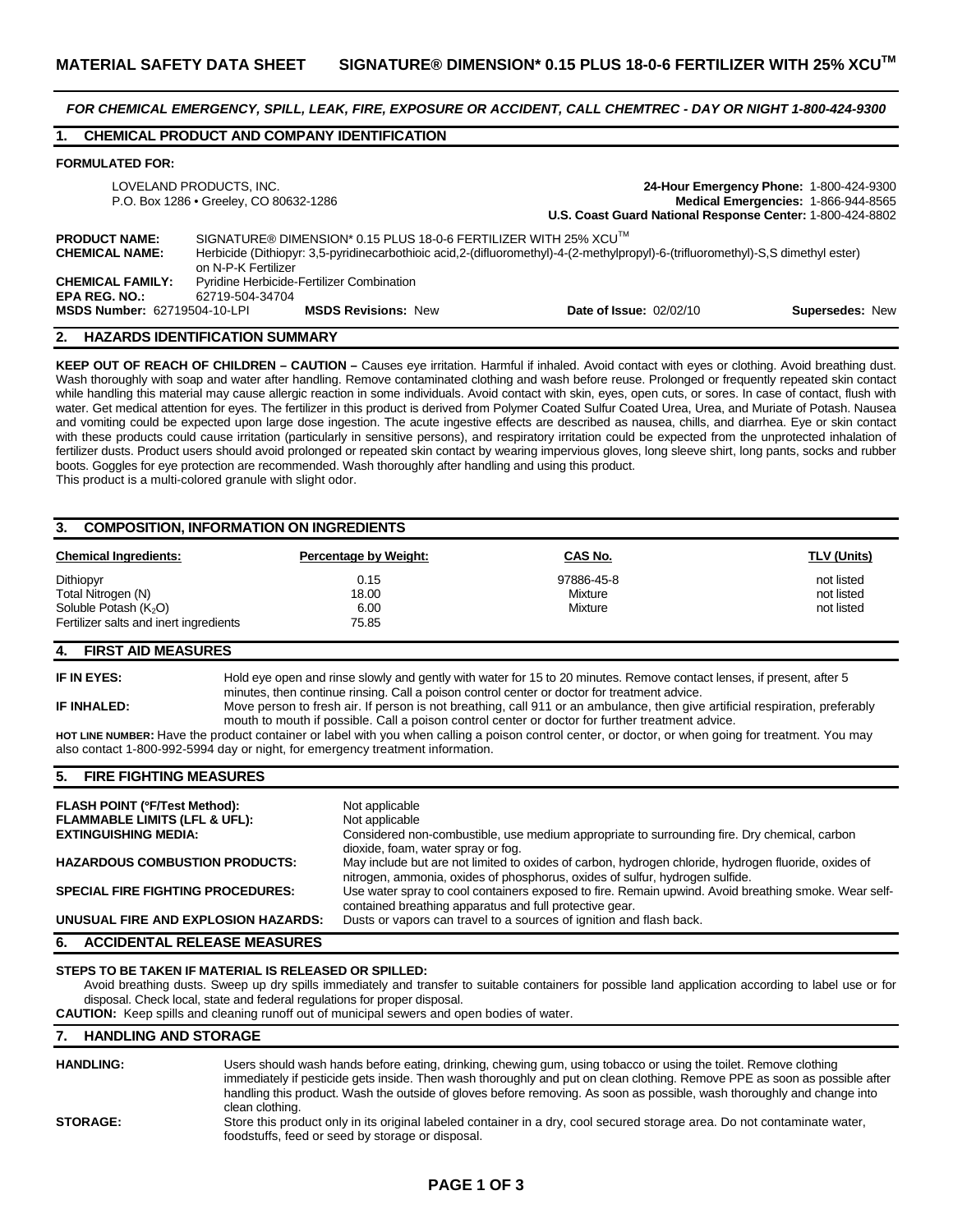# **8. EXPOSURE CONTROLS / PERSONAL PROTECTION ENGINEERING CONTROLS:** Not normally required. **RESPIRATORY PROTECTION:** Not normally required, if vapors or dusts exceed acceptable levels, wear a NIOSH approved pesticide respirator. **EYE PROTECTION:** Chemical goggles or shielded safety glasses. **SKIN PROTECTION:** Wear protective clothing: long-sleeved shirts and pants, hat, rubber boots with socks. Wear rubber or chemicalresistant gloves. **OSHA PEL 8 hr TWA ACGIH TLV-TWA Nuisance Particulates**  $(15 \text{ mg/m}^3 \text{ (total dust)}$  not listed **9. PHYSICAL AND CHEMICAL PROPERTIES APPEARANCE AND ODOR:** Multi-colored granules with slight odor **SOLUBILITY:** Insoluble **SPECIFIC GRAVITY (Water = 1):** 0.72 – 1.04 g/ml **BULK DENSITY:** 45 - 65 lbs/ft<sup>3</sup> **pH: pH:** Not applicable **VAPOR PRESSURE:** Not applicable **ptical publicable pH:** Not applicable **prical publicable prical publicable VAPOR PRESSURE: Not applicable PERCENT VOLATILE (by volume):** Not applicable **EVAPORATION RATE:** Not applicable Note: These physical data are typical values based on material tested but may vary from sample to sample. Typical values should not be construed as a guaranteed analysis of any specific lot or as specification items. **10. STABILITY AND REACTIVITY STABILITY:** Stable **CONDITIONS TO AVOID:** Excessive heat, open flame, other ignition sources. **INCOMPATIBILITY:** Caustics, acids, oxidizers, fluorine, metals. **HAZARDOUS DECOMPOSITION PRODUCTS:** None known. **HAZARDOUS POLYMERIZATION:** Will not occur. **11. TOXICOLOGICAL INFORMATION Acute Oral LD<sub>50</sub> (rat):** (technical material) 1050 mg/kg **Acute Dermal LD<sub>50</sub> (rabbit):** >5000 mg/kg **Eye Irritation (rabbit):** Causes eye irritation **Eye Irritation (rabbit):** Causes eye irritation **Inhalation LC**<sub>50</sub> (rat): Not established. **Skin Sensitization (guinea pig): Not established Carcinogenic Potential:** None listed in OSHA, NTP, IARC or ACGIH **12. ECOLOGICAL INFORMATION**

This pesticide is toxic to fish. Do not apply directly to water, or to area where surface water is present, or to intertidal areas below the mean high water mark. Drift and runoff from treated areas may be hazardous to aquatic organisms in adjacent areas. Do not contaminate water when cleaning equipment or disposing of equipment wash water.

Do not apply when weather conditions favor drift from target area. Drift or runoff may adversely affect non-target plants.

## **13. DISPOSAL CONSIDERATIONS**

Pesticide Disposal: Wastes resulting from the use of this product that cannot be used or chemically reprocessed should be disposed of on in a landfill approved for pesticide disposal or in accordance with applicable Federal, state or local procedures. **Container Handling:** Non-refillable container. Do not reuse or refill container. Offer for recycling if available, or dispose of empty bag in a sanitary landfill, or by incineration, or, if allowed by state and local authorities, by burning. If burned, stay out of smoke.

## **14. TRANSPORT INFORMATION**

**DOT Shipping Description:** NOT REGULATED BY USDOT. **U.S. Surface Freight Classification:** FERTILIZING COMPOUNDS (MANUFACTURED FERTILIZERS), NOI; DRY (NMFC 50320, SUB 5; CLASS 50)